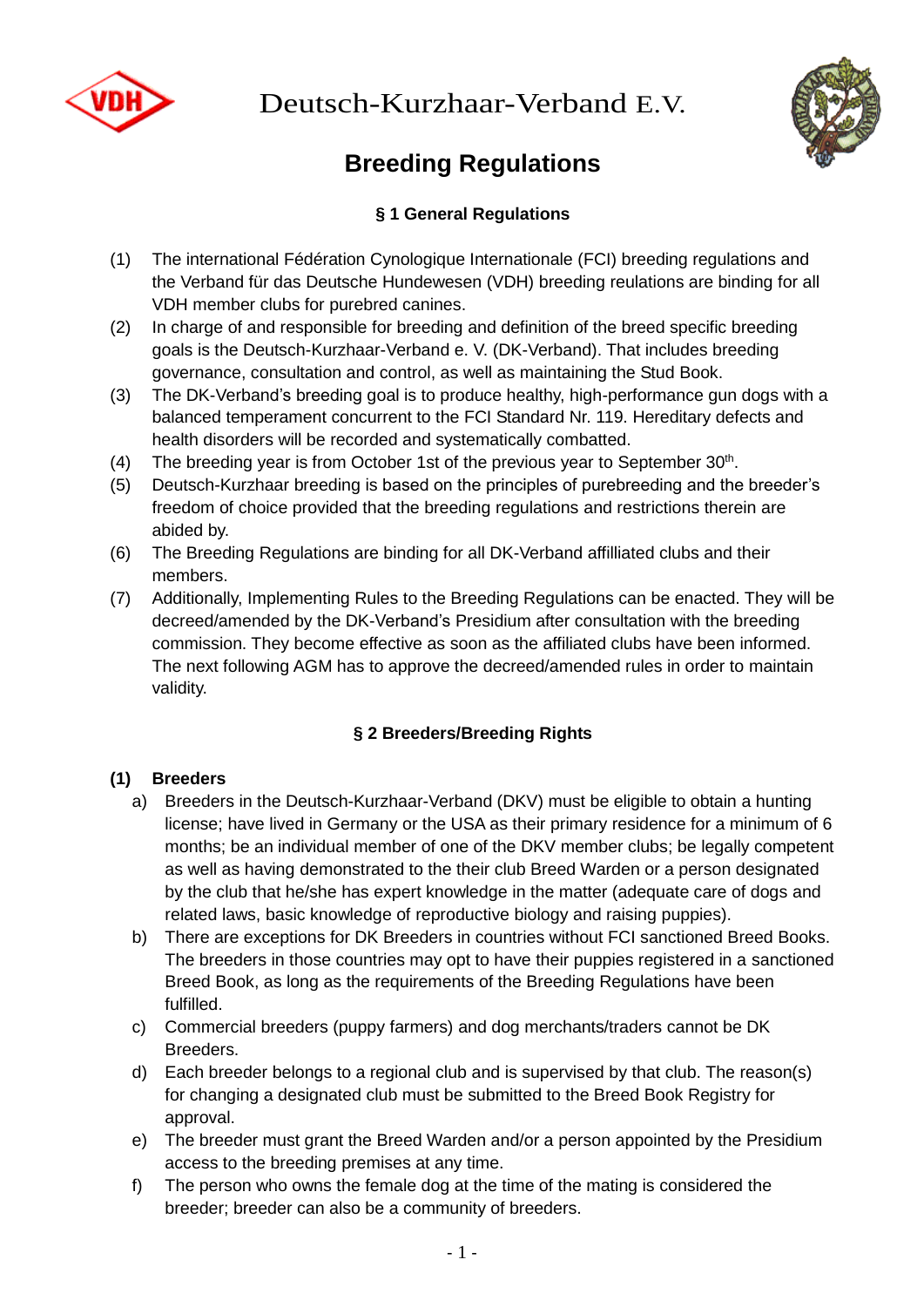- g) Under a breeding lease contract, a maximum of two litters per year may be produced at kennel premises which are 100 km or less from the breeder's primary residence. Certain requirements apply to this rule: One parent must have the breeder's kennel name; and the kennel premises must have been inspected and approved of by the Breed Warden or a qualified person designated by the club in due time before the planned mating. The person with the responsibility to raise the litter must be qualified to do so under the definition of  $\S 2(1)$  a) of the Breeding Regulations. An inspection report must be written and a copy sent to the Breed Book Registry.
- h) By definition of these Breeding Regulations, the person who acquires temporary breeding rights to a female dog is considered the owner for the period from the mating to the weaning of the puppies.

#### **(2) Kennel Book**

Breeders must keep a kennel book. We recommend that breeders use the standard VDH Kennel Book. Non-standard kennel books must at least consist of the records of every breeding activity in chronological order, copies of all litter records, and names of puppy buyers with address.

#### **§ 3 Breed Wardens**

- (1) Each member club affiliated with DKV must designate one Breed Warden and where necessary – one deputy Breed Warden. These club officers are responsible for consulting on breeding matters, inspecting/approving kennel premises and litters, and ensuring the correct identification of puppies.
- (2) The Breed Warden must observe the laws relative to the adequate care and welfare of dogs, the respective regulations on animal welfare, the regulations of FCI/VDH and DKV; and must monitor breeders' compliance with these laws and regulations.
- (3) Qualifying requirements for Breed Wardens are:
	- Membership in one of the DKV affiliated clubs;
	- Expert knowledge, especially in genetics, reproductive biology and raising puppies.
	- It is a desirable quality that the Breed Warden has personal experience in breeding. Expert knowledge must be proven by attendance certificates from educational seminars for Breed Wardens.
- (4) At the DKV Annual General Meeting an educational seminar for Breed Wardens and breeders will be held after the meeting.

# **§ 4 Dogs for Breeding/Breeding Qualifications**

(1) Only healthy dogs with a balanced temperament registered in a VDH recognized Stud Book may be used for breeding, provided they fulfill the following requirements: a) a passed Solms, AZP, HZP or VGP with complete water work in accordance to the DK-Verband resp. the Jagdgebrauchshundverband (JGHV) test regulations under consideration of §4 para. 7b and the DK Verband guidelines for VBR-E, resp. the Jagdgebrauchshundverbandes (JGHV) "Certificate for Tracking a Duck". § 4 para.9 applies for foreign dogs.

b) A conformation score of at least "good", obtained at a conformation show hosted by a Deutsch-Kurzhaar club in accordance to the DKV Conformation Show Regulations resp. the VDH regulations for Breed Specific Dog Shows (Spezialrassehundausstellung)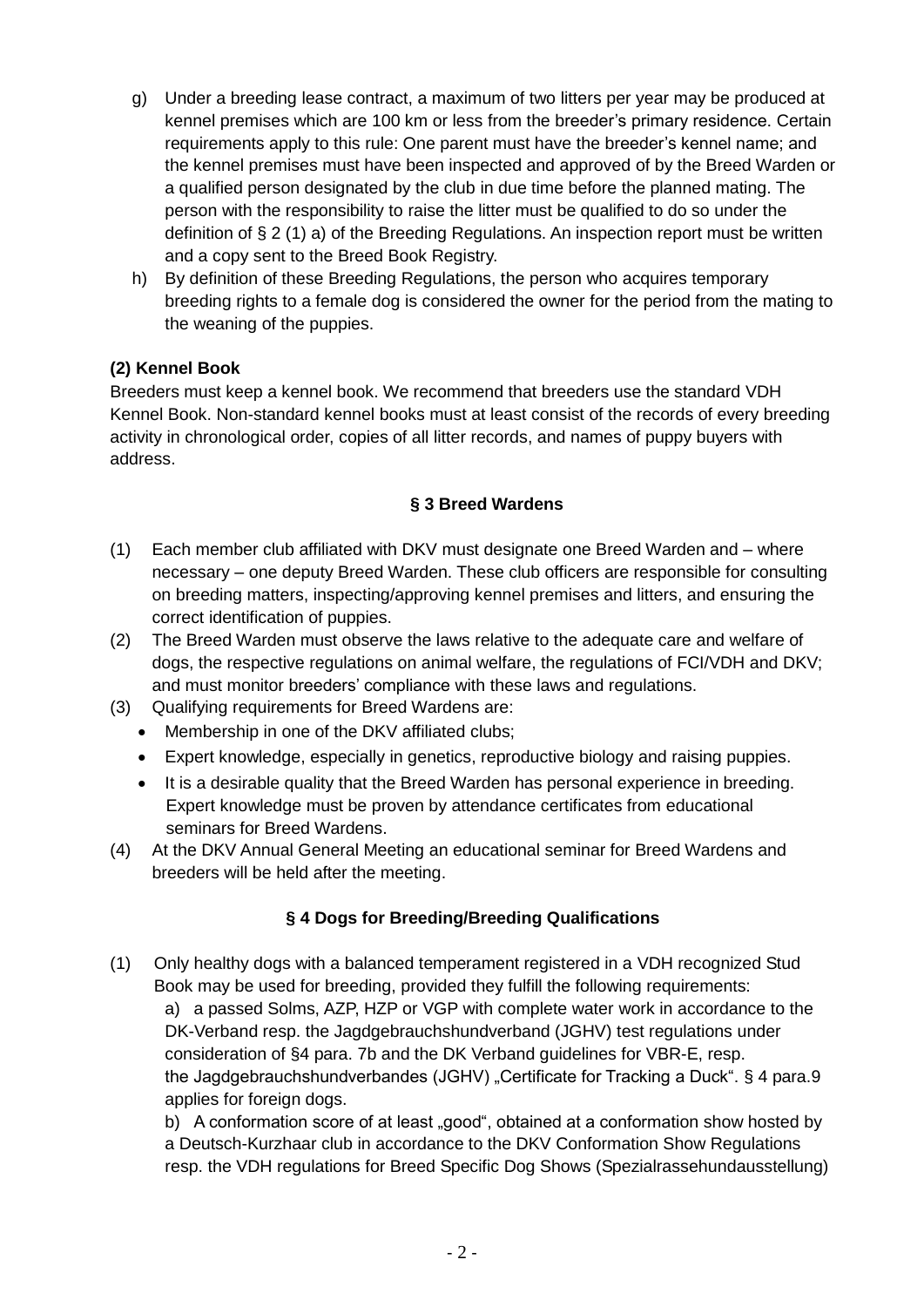or an individual rating (Einzelbewertung) determined by a DK Specific Conformation Judge VDH (DK Spezialzuchtrichter VDH) or a simple DK Conformation Judge. c) Performed hardness during hunting practice certified in accordance to the JGHV regulations. The sire must provide proof, the dam should provide proof. d) A hip joint dysplasia evaluation score of HD A1, A2, B1, B2. Verification and documentation are ensued in compliance to the DK-Verband regulations. (implementation rule governing the control of genetic disorders and defects). e) A blood specimen was sent off so that the dog's DNA is stored (see implementation rule governing the control of genetic disorders and defects).

- f) Proof of origin (genetic test as soon as the parents' DNA is available in the Bio-Bank) (2) Female dogs qualified for breeding may not be bred before the age of 18 months. Male dogs as soon as they are older than 12 months. There are no exceptions to the age requirements. As soon as the female dog has reached 8 years of age, or has produced 4 litters, she will be removed from breeding. The DKV Breed Warden, in coordination with the Breeding Commission, may grant an exception for female dogs which have proven to be of great breeding value. Cut-off day is the day of the mating. There is no age limitation for male dogs.
- (3) A female dog may be bred successfully not more than two times in a 24 month-period (cutoff day is the whelp date).
- (4) When a female dog has delivered twice by Caesarean section, she may no longer be used for breeding.
- (5) Male dogs may only provide stud-service 4 times per calendar year during the initial 2 years after being breed-qualified. After this initial period, there is no limitation to their stud services, as long as the offspring do not show any hereditary diseases that adversely affect the dog's hunting utilization. In cases where such debilitating conditions have been observed, the Breeding Commission will decide on the future number of stud services.
- (6) Incest matings (first degree relatives, such as daughter/father or mother/son) are prohibited. An exception can be made for mating half-siblings but this requires prior approval by the DKV Breed Warden.
- (7) Excluding faults
	- a) Physical faults
		- all faults listed in the FCI Standard Deutsch-Kurzhaar in the category "excluding faults"
	- b) Any kind of behavioral faults
		- any kind of gun sensitivity, gun shyness, milieu shyness, nervousness, fear of live game, fear biting, being loud without the presence of game
	- c) Dogs with epileptiform seizures (any kind of convulsion)
		- otherwise § 4 (1) applies
- (8) Loss of Breed qualification
	- a) If breed-qualified dogs show faults at a later date that are breed excluding or hereditary diseases, which limit their hunting utilization, then their breed qualification listing is to be deleted. In particular epilepsy and form of seizures belong in this category.
	- b) Breed qualification can be deleted if offspring show symptoms of hereditary disorders, even if it only occurs once. This especially applies for dogs whose parents/siblings are afflicted with hereditary disorders.
	- c) Breed qualification of sires and dams will be deleted if they have progeny with two different partners that are not HD-free (rating: HD C, D and E) or have seizures that are presumably hereditary (implementation rule governing the control of genetic disorders and defects).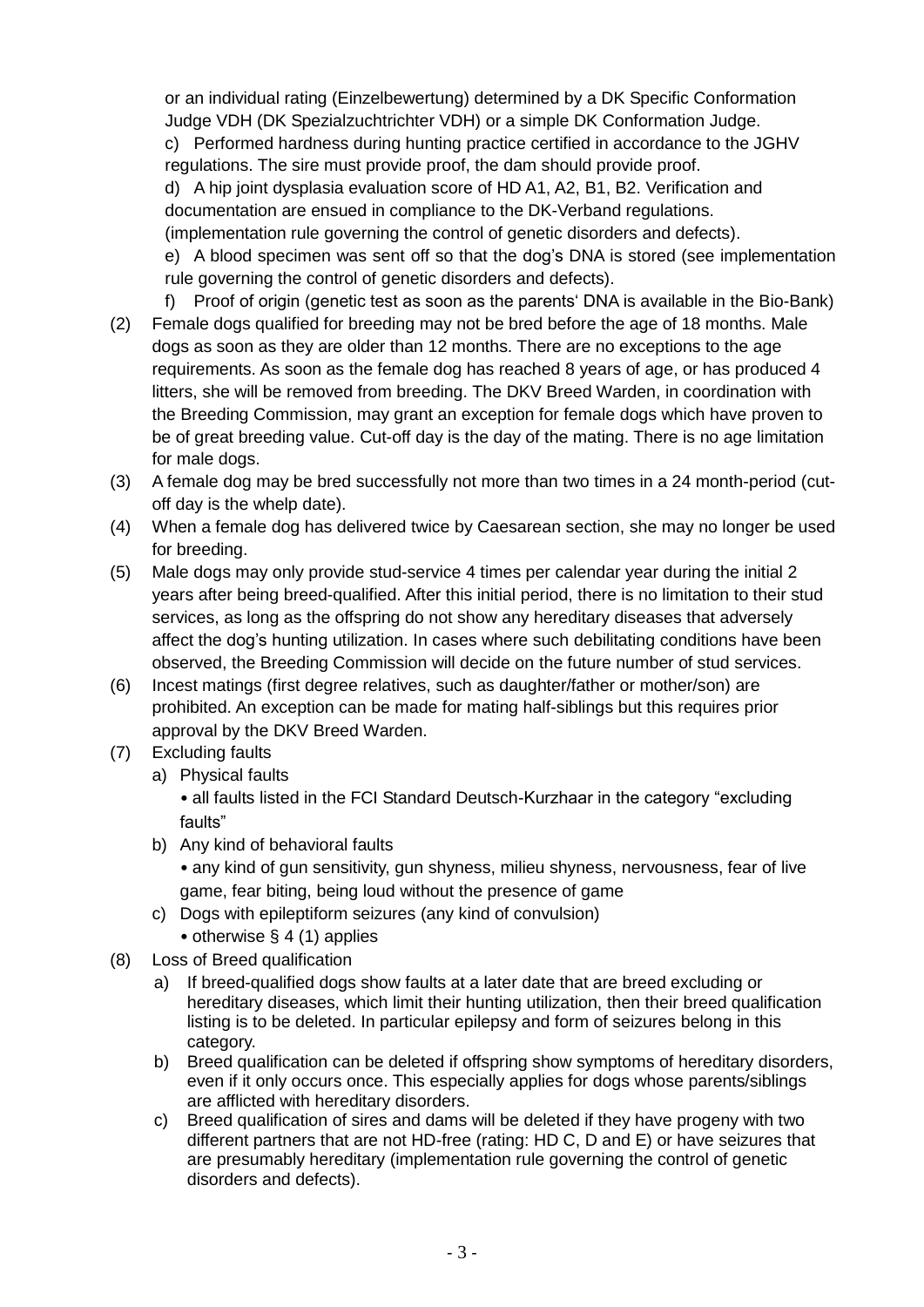- d) Loss of breed qualification will be pronounced by the Breeding Commission upon the DKV Breed Warden's request. The DKV Breed Warden informs the dog's owner and the DKV Stud Book Officer in writing. The DKV Breed Warden immediately stamps the pedigree "zuchtuntauglich" (not breed-qualified). Should the owner refuse to hand over the pedigree, then the loss of breed qualification will be published in the "Kurzhaar Blätter". Loss of breed qualification will be entered in the DKV database and be published in the Zuchtbuch (Stud Book).
- e) Compensation claims due to these measures towards the club or Deutsch-Kurzhaar-Verband are excluded. This is only permissible if the DKV Breed Warden had the facts soundly reviewed by a designated veterinarian or if the dog's owner voluntarily accepts the loss of breed qualification. The dog cannot be used for breeding during the review period. The review period starts as soon as the dog's owner and the DKV Breed Warden have received the local Breed Warden's report. Should the loss of breed qualification not be determined within three months, then the preliminary breeding ban is cancelled.
- (9) Foreign Dogs
	- a) DKs that were not bred in the Federal Republic of Germany and have an FCI recognized Export Pedigree (FCI member countries and FCI contract partners) can be incorporated in the DKV Stud Book upon entering Germany. German (DKV) pedigrees cannot be issued for breeders from these countries.
	- b) These dogs can be bred in the DKV system provided they themselves and their parents fulfill the DKV breeding requirements. Equivalent foreign tests are recognized. The HD evaluation confirming breed qualification must be verified by the DKV HD expert. Five generations of pure breeding must be proven.
	- c) If the requirements in the DKV Breeding Regulations cannot be fulfilled, the remark "Not bred in accordance to the DKV Regulations – not breedable*" (Nicht nach den Bestimmungen des DK-Verbandes gezüchtet – zuchtuntauglich)* will be printed on the Encompassing Certificate.
	- d) The first two generations of offspring of dogs that were bred in a foreign country but that are not breed-qualified in Germany due to excluding faults respectively that were not presented to determine breed qualification due to recorded excluding faults cannot be entered in the Stud Book. This applies analogously for offspring of dogs whose breed qualification was legitimately retracted, provided that the mating date was after retraction of the breed qualification.
	- e) The original FCI recognized pedigree will not be confiscated. Only the DKV administration number (9000 er number) will be documented on that pedigree. An Encompassing Certificate *(Übernahme Bescheinigung)* will be issued and attached to the original pedigree.
	- f) The DKV Breed Warden has to validate the breed qualification of foreign dogs prior to mating. This applies for dams as well as sires.
- (10) Dogs without VDH/FCI Pedigrees
	- a) Dogs without FCI recognized pedigrees (the owner must have permanent residence in Germany) can be listed in the Registry section of the Stud Book in accordance to the VDH Breeding Regulations and after completing the DKV procedure (Implementation Rules Registry) including the phenotype assessment. They will receive a Registration Certificate in accordance to the VDH specifications. In order to distinguish these registration numbers from the regular Stud Book numbers, the letter "R" will precede the number.
	- b) Doges in the Registry section are not allowed to participate in DKV conformation shows or natural ability tests.
- (11) Crossbreeding with other breeds or varieties is prohibited.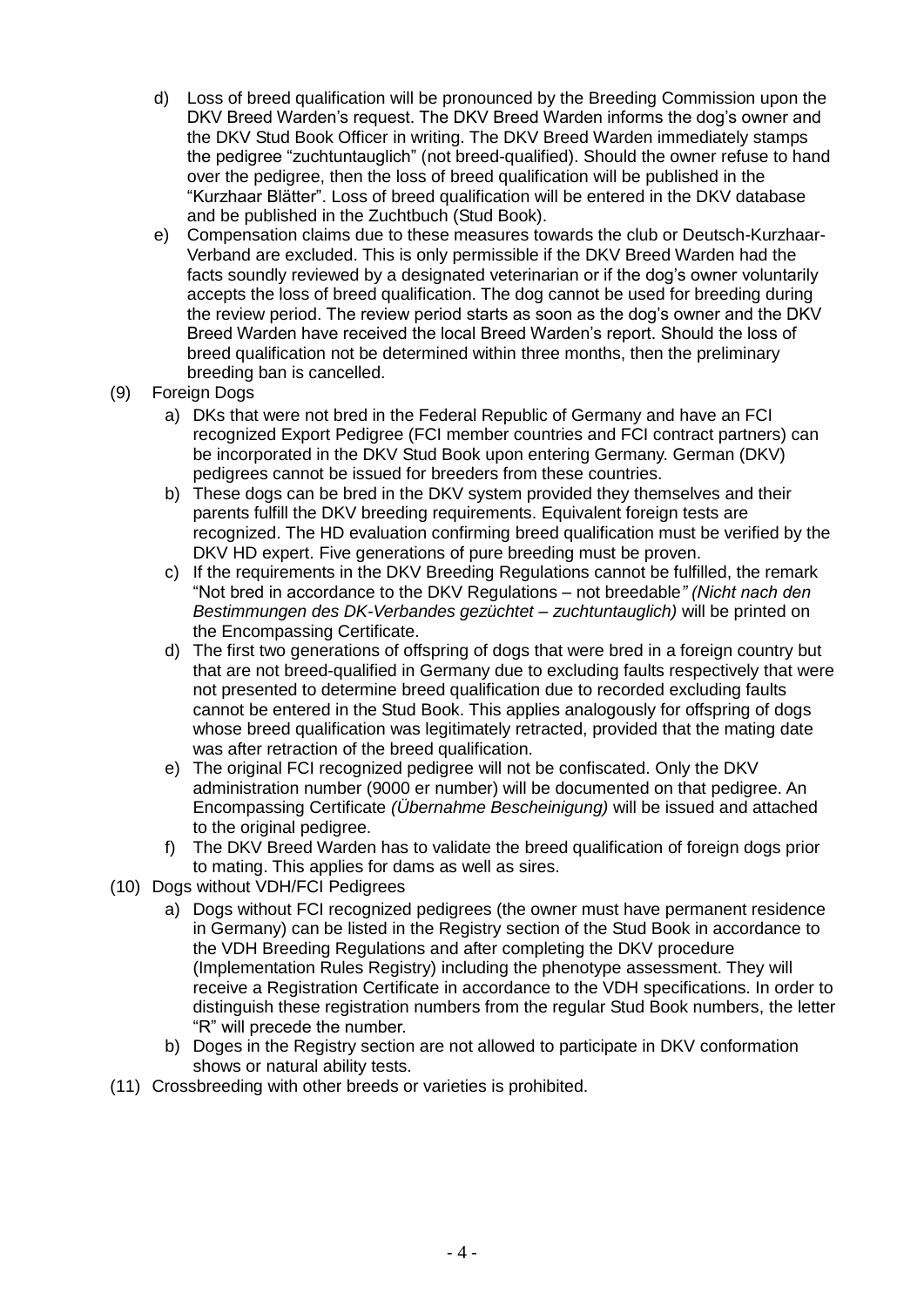#### **§ 5 Protection of Kennel Name/Kennel Premises**

- (1) The Kennel Name is the dog's last name. On behalf of the prospective breeder the DKV applies for the International Kennel Name Protection through VDH (*German Kennel Club),*  and world-wide and for all breeds with FCI (*Worldwide Canine Organization*).
- (2) The breeder must apply for Kennel Registration (form) and the responsible breed warden must issue a supportive report. The inspection of the kennel premises is to be documented on the form "Kennel Inspection Report" and must be signed by the breeder and the inspecting breed warden. Distribution list (one copy each): Breed Warden, Stud Book Office, Breeder.
- (3) Every Kennel must be inspected before it can receive Kennel Name Protection (see standard form) and it must be ascertained that the responsible person is qualified.
- (4) The application for Kennel Name Protection must include three kennel names in order of preference. The kennel name is applicant specific and protected for the life time of the applicant, and applies only to the dogs that he/she breeds. Kennel names already in use can be found at [www.fci.be.](http://www.fci.be/) These names cannot be applied for and may not be listed on the application.
- (5) The breeder cannot simultaneously have his/her own kennel and be a member of a breeding community.
- (6) Further use of a kennel name can be renounced at any time by means of declaration to the Stud Book Office respectively the VDH.
- (7) Breeding communities are a merger of at least two breeders that will breed under the same kennel name, and they must be approved of by the Deutsch-Kurzhaar-Verband respectively VDH. In order to obtain approval it is mandatory, to list all breeders belonging to the breeding community. The breeding community members must all be a member of a DKV affiliated club. Should the breeding community be dissolved, then the remaining breeder(s) can continue to use the kennel name. Any breeding community member wishing to declare renunciation for the use of the kennel name can do so by informing the Stud Book Officer in writing.
- (8) Establishing breeding communities beyond FCI national boundaries is not permissible.
- (9) Kennel Name Protection ceases
	- a) upon death of the breeder, provided that no heir claims the kennel name for him- /herself within a 10 year period
	- b) if the breeder renounces continued use of the kennel name without transferring it to another person
	- c) if the breeder becomes a member of a pedigree breeding association which is in opposition to the DKV, VDH or FCI
	- d) if the statues and regulations of the DKV, VDH or FCI are violated.
- (10) Internationally protected kennels names are deleted by the VDH, which in turn apply for deletion at the FCI.
- (11) The transfer of a kennel name among living persons is permissible , if the transferee fulfills all requirements necessary to apply for a kennel registration and if it lies within the scope of interest for the Deutsch-Kurzhaar breed to continue this breeding line under this kennel name. This particularly applies if the existing mother lines are to be continued and the kennel's current breeding material is taken over. A mere transfer of the kennel name is prohibited.
- (12) Kennels that have acquired a particular significance for the DK-breed cannot be reawarded to someone else. The breeding commission decides about a reallocation of kennel names in which more than 20 litters have been bred.
- (13) All kennel registrations and novellas thereof will be published in the Stud Book.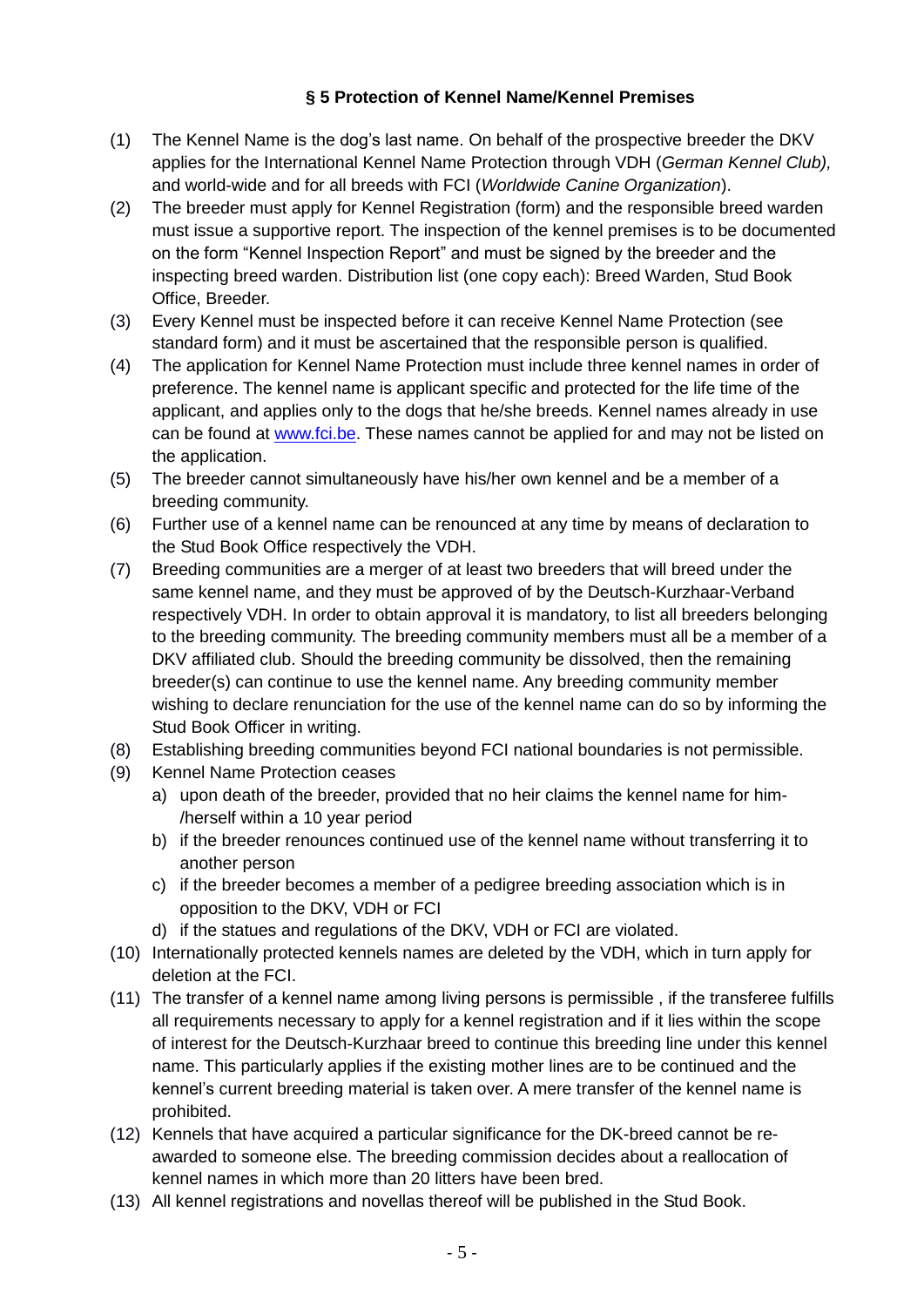(14) Animal welfare laws, ordinances on the adequate care of dogs and DKV Regulations on Kennel Premises in their current versions must be observed.

### **§ 6 Stud Service**

- (1) The owners of male dogs must keep written records for all Stud Services.
- (2) The Stud Service Certificate *(Deckbescheinigung)* forms can be downloaded at [www.deutsch-kurzhaar.de.](http://www.deutsch-kurzhaar.de/)
- (3) The male's Stud Book number, name and performance achievements, and the female's name as well as her Stud Book number, the mating date and the owner's name and address must be clearly discernible. The Stud Service Certificate must be signed by the male's and female's owner.
- (4) The Stud Service Certificate must include a declaration whether the male's owner has knowledge of any of his dog's offspring having had seizures.
- (5) The Breeder must inform the Breed Book Registry and the Breed Warden of the member club immediately after a Stud Service was performed (including unsuccessful Stud Services).
- (6) The male dog's owner should hand out the signed Stud Service Certificate as soon as the pregnancy has been determined, at the latest after whelping and complete payment of the stud dog service fee.
- (7) If during her heat cycle, a female dog mates with two different male dogs, the puppies will receive pedigrees (*Ahnentafel)* only after paternity has been clearly established (see Implementation Rule for Artificial Insemination).
- (8) The amount of the stud dog service fee is to be agreed on prior to mating. The nonbinding rule of thumb is the selling price for a two month old puppy. A written agreement is recommended for the case that the mating is unsuccessful and the same dog is to perform stud service free of charge at the female's next heat cycle.
- (9) The male's owner can make full payment of the stud dog service fee conditional before issuing the Stud Service Certificate.
- (10) Artificial Insemination
	- Artificial insemination is only permitted if both parents have had offspring naturally. As an exception (if only the male or female have had offspring naturally) the DKV Breed Warden may grant permission. All resulting costs must be paid by the owners of the breeding mates (Implementation Rule for Artificial Insemination).

# **§ 7 Litters**

- (1) Both parents must have satisfied the breeding requirements in the Breeding Regulations prior to the mating. In cases where the requirements are not met, but both parents have VDH/FCI sanctioned pedigrees without breeding prohibitions, and are otherwise in compliance with DKV Regulations (kennel inspection, litter inspection etc.), the litter will be registered and pedigrees issued for the puppies for the triplicate fee.
- (2) If both parents or one parent is not breed-qualified as defined by the Breeding Regulations, the pedigrees will be stamped "*nicht nach den Regularien des DK-Verbandes gezüchtet – Zuchtverbot*" (not bred in accordance with DKV Regulations – breeding prohibited). The puppies will have 6000 Breed Book numbers. The fee for this registration and the pedigrees will be triplicate.
- (3) Each breeder, or kennel premises (if several breeders share the same kennel premises), is authorized three Litters per breed year. § 7 (2) applies to additional litters.
- (4) Matings which produce dogs with hereditary diseases may not be repeated.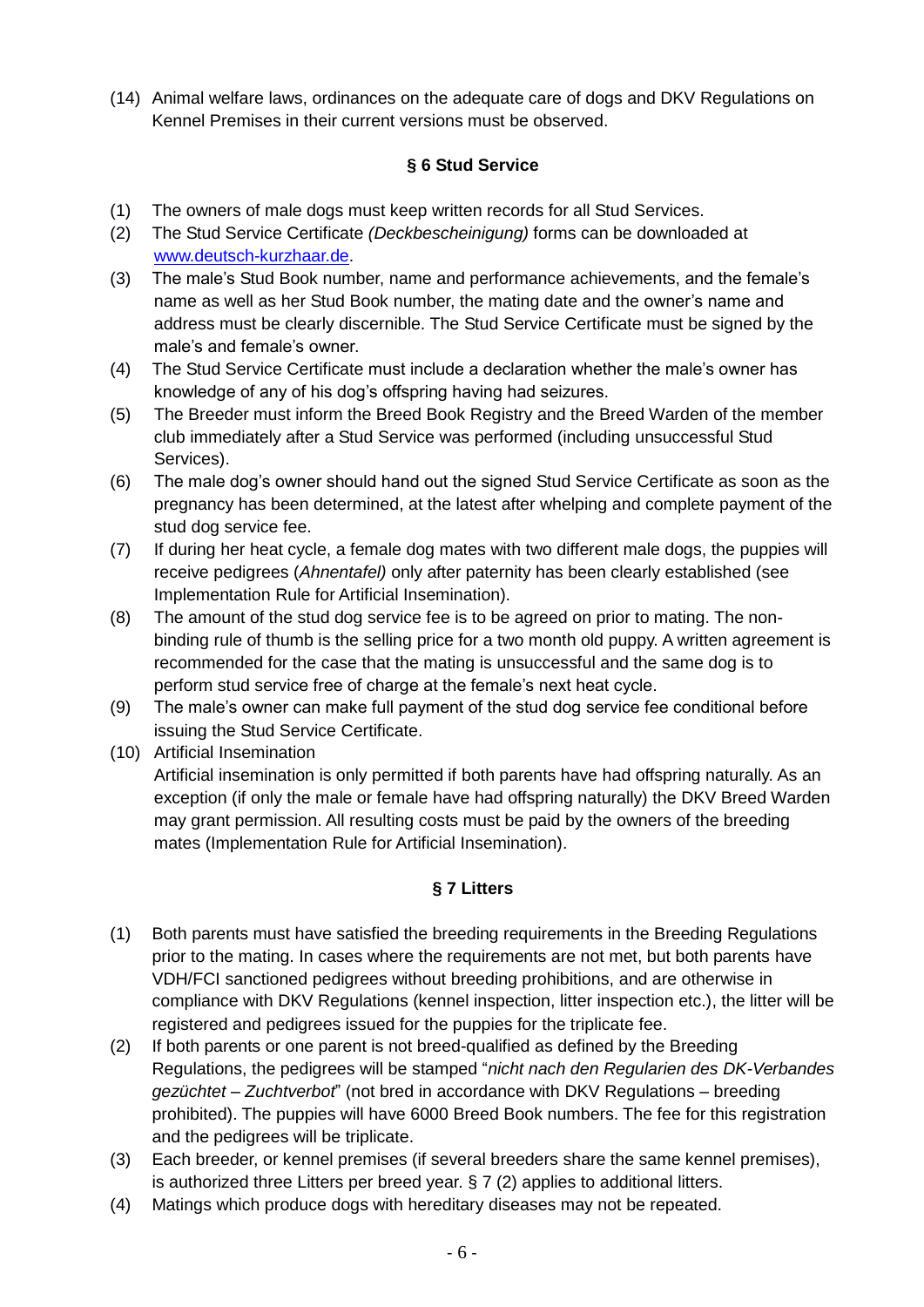- (5) Litter Registration
	- a) The legibly filled out form "Antrag auf Eintragung eines Wurfes" (Litter Registration Application Form) (hereinafter referred to as Litter Form) into the Deutsch-Kurzhaar Stud Book must be submitted in single copy to the responsible club president or the responsible breed warden within four weeks of whelping date. This form, which is to be sent to the Zuchtbuchstelle (Stud Book Office), must be signed by either the responsible president or breed warden and must confirm the breeder's membership in the respective club. On the Litter Form the breeder must declare whether he/she has knowledge of any of the female's offspring having had seizures.
	- b) Each puppy will be registered with a first name and the breeder's kennel name. The first name, kennel name, Stud Book numbers and performance achievements of both mating partners must be specified on the Litter Form.
	- c) All puppies in a litter are given first names beginning with the same initial letter. The first name must be gender specific.
	- d) The puppies in the first litter in a kennel will have first names beginning with the initial letter "A", the following litters will have first names in alphabetical sequence *(e. g. 2. litter*  $=$  *B, 3. litter*  $=$  *C).* If a breeder uses the same name again (e. g. second or third time round in the alphabet), then II resp. III must be added to the first name.
	- e) On the litter form the males are listed first in alphabetical order, then the females in alphabetical order.
	- f) The colors and markings of the puppies are to be listed on the litter form.
		- 1. Solid brown without markings.
		- 2. Brown with small white or flecked markings at chest and legs.
		- 3. Dark brown roan, with brown head, brown patches or specks. The basic color of such a dog is not brown mixed with white or white with brown, but the coat shows such an even intensive mixture of brown and white which results in that kind of inconspicuous exterior of the dog ever so valuable for the practical hunt. At the inner sides of the hindlegs as well as at the tip of the tail the color is often lighter.
		- 4. Light brown roan with brown head, brown patches, specks or without patches. In this coloring the brown hairs are fewer, the white hairs are predominant.
		- 5. White with brown head markings, brown patches or specks.
		- 6. Black color in the same nuances as the brown, respectively the brown roan colors.
		- 7. Yellow tan markings are permissible.
		- 8. Blaze, fleck and speckled flews are permissible. Dogs with these marking cannot be listed with m.br.K. or m.schw.K.

| <b>Brown</b>     | Br.        | With solid brown head             | m.br.K.   |
|------------------|------------|-----------------------------------|-----------|
| Brown roan       | Brschl.    | With solid black head             | m.schw.K. |
| Light brown roan | HBrschl.   | with tan marking                  | m.Brd.    |
| Dark brown roan  | DBrschl.   | With chest patch                  | m.Brfl.   |
| Black roan       | Schwschl.  | With chest streak                 | m.Brst.   |
| Light black roan | HSchwschl. | White or fleck markings, s. f) 2. | m.Abz.    |
| black            | Schw.      | With patch or speck               | $m.P$ .   |
| White            | White      | With patches or specks            | m.Pln.    |

g) The following abbreviations are to be used in the appropriate combination:

If a dog is white, the color of the patch/patches resp. head must be specified (e. g. with a brown patch = m.br.Pl., with black patches = m.schw.Pln.).

h) Litter registration applications for entry in the DKV Stud Book must be supported by the following documents: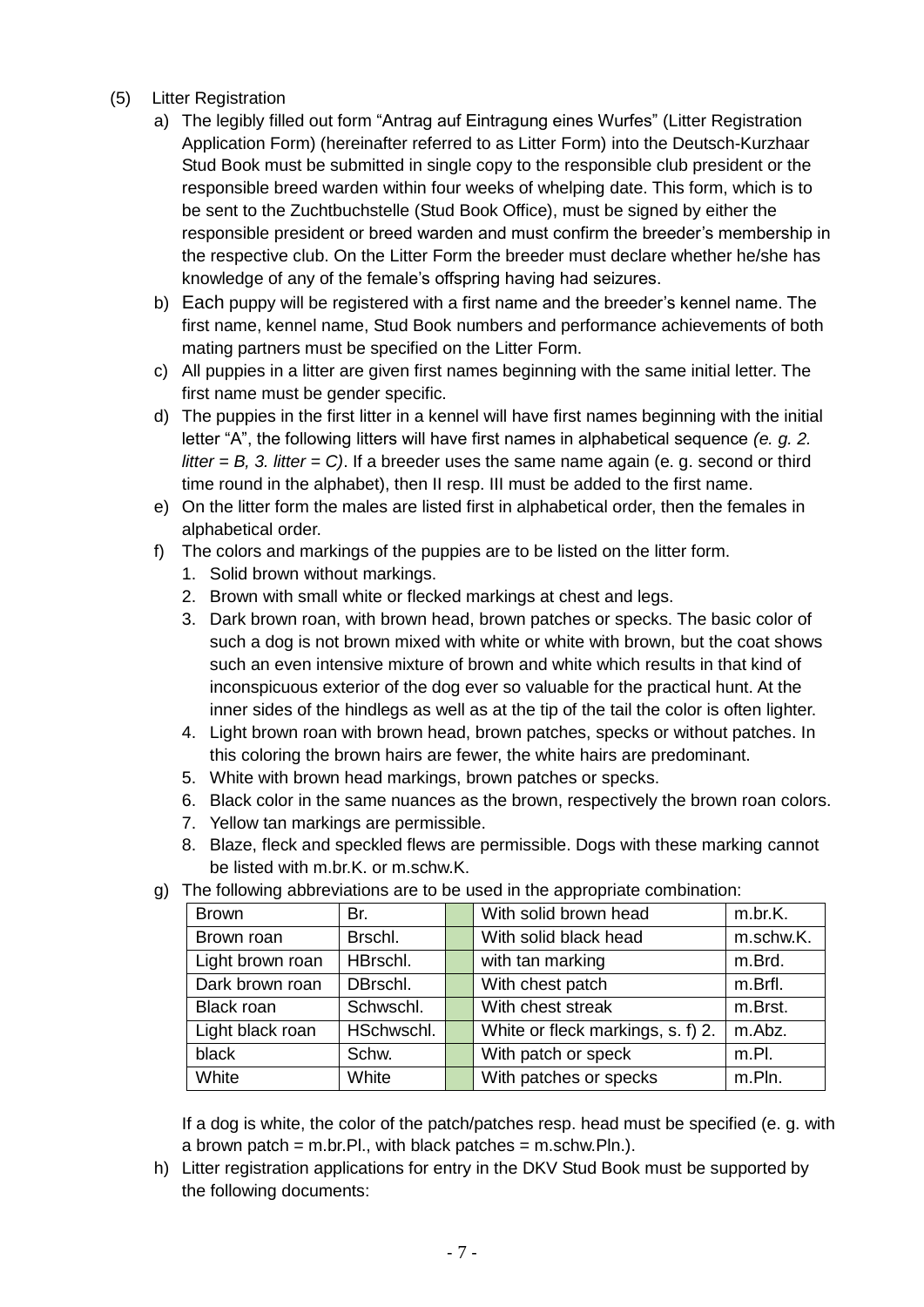- Litter Registration Application Form
- Stud Service Certificate
- Verification of membership by the responsible club
- Breeding lease contract where applicable
- i) All breeder's litters must be reported in full for registration, including litters with all stillborn puppies or puppies that died after birth.
- (6) Exclusion of Registration
	- a) In litters in which both mating partners are roan colored (black roan and/or brown roan) no puppies can be monochrome (solid colored).
	- b) If there is a monochrome puppy in a litter, at least one mating partner must be monochrome.
	- c) If there is a black-haired puppy in a litter, at least on mating partner be black-haired.
	- d) Should there be doubt about the parental origin, proof of origin must be clarified by means of genetic analysis (see Implementation Rule Artificial Insemination). The breeder is borne with the examination expenses.
- (7) Tail Docking

The practice of Tail Docking is subject to animal welfare laws which allow – as an exceptional rule – Tail Docking for hunting breeds (puppies from parents with natural ability or performance testing), as long as it is performed by a veterinarian and not later than four days after the puppies have been whelped.

# **§ 8 Litter Inspection/Identification of Puppies**

- (1) The responsible club Breed Warden must inspect the entire litter in the presence of the dam and on the breeder's kennel premises. The inspection must take place after the puppies have reached the age of 7 weeks. The Breed Warden may not inspect his/her own Litters.
- (2) The Breeder is obligated to allow the responsible Breed Warden from the responsible club access to the kennel premises and inspect the litter, the dam, the environment in which the puppies are raised, and kennel conditions in general.
- (3) The person inspecting the litter must have proof of the same expert knowledge as the responsible club Breed Warden.
- (4) Proof of the following actions must be shown: Deworming and initial puppy vaccinations in accordance with the guidelines of StiKoVet (Veterinary Board for Immunizations), to include distemper, hepatitis, leptospirosis and parvovirus vaccinations which are mandatory. Puppies that are leaving the kennel grounds at a later time must have received follow-up vaccinations as recommended by the Veterinary Board for Immunization.
- (6) A Litter Inspection Report is written (standard form attached) with one copy each going to the Breeder, the Breed Warden and the Stud Book Office.
- (7) All registered Deutsch-Kurzhaar puppies must be micro-chipped. This is performed by a veterinarian or an accredited person between the  $7<sup>th</sup>$  and  $9<sup>th</sup>$  week of age and can coincide with the vaccination. The Stud Book Office sends the micro-chips with the invoice including the fees for litter registration and pedigrees. The pedigrees will be sent to the breed warden/designated litter inspector after receipt of payment. *(Not applicable for US clubs).*
- (8) The Stud Book Office sends the pedigrees to the breed warden/designated litter inspector.
- (9) In cases where one or more of the following conditions are found to be present, the Litter Inspection will be declined:
	- a) the litter invoice has not been paid (statement)
	- b) not all of the live puppies are present and/or have not been permanently identified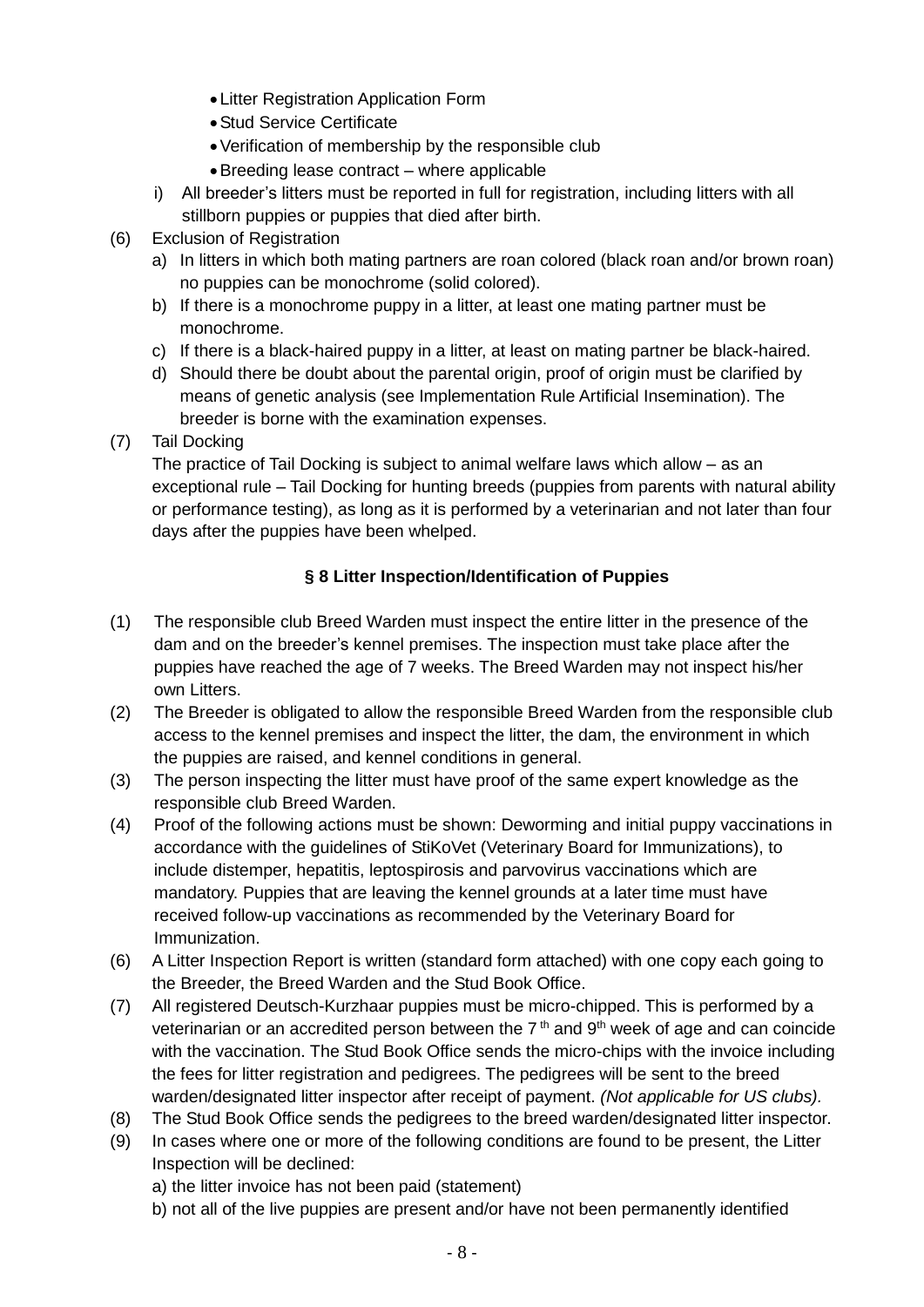pedigrees of puppies that died after birth will be marked *Void* by the Breed Warden and returned to the Stud Book Office)

- c) The markings of the dam and the puppies do not concur with the information on the pedigrees, thus making the dogs' identities uncertain. The guidelines in § 7 Abs. 1 (g) of the Breeding Regulations must be applied to describe details of dam and puppies
- d) the puppies are not micro-chipped
- e) The care of the dogs or their conditions are inconsistent with animal welfare laws, the DKV regulations on the adequate care of dogs, or the relative DKV ordinances in their current versions
- f) the puppies are not vaccinated (StiKoVet guideline) and dewormed.

Appeals against the breed warden's decisions are addressed in § 13 of the Breeding Regulations.

Puppies cannot be given away before the age of eight full weeks.

# **§ 9 Stud Book**

- (1) Stud books are essential foundations of pedigree dog breeding. The quality of information should be as comprehensive as possible.
- (2) The regulations in § 4, 5 and 7 apply for entries in the Stud Book.
- (3) In the Deutsch-Kurzhaar-Verbands Stud Book, in continuation of the "Stammbuch Deutsch-Kurzhaar from 1897, at least the following is recorded:
	- a) all new kennel registrations
	- b) all novellas of established kennels and breeding communities

c) all litters registered within the breeding year including the kennel name, the breeder's name and address, the whelping day, the parent's names, Stud Book numbers and test results, the puppies names, gender, Stud Book number, color; and any specifics of the puppies are documented in the Stud Book section (Ostermannsche Statistik) d) the "Ostermannsche Statistik" (breeding test results Derby, Solms, AZP, VJP, HZP), results of the Dr. Kleemann-Zuchtausleseprüfung and IKP resp. NAKP, conformation show results, JGHV performance awards, positive JGHV performance test results, HDevaluations, randomly detected defects

- e) testing and breeding statistics
- f) statistics of breeding defects and hereditary diseases.
- (4) The Stud Book number is a six-digit number with the following structure: dddd/yy *(e. g. 0001/17).*
- (5) The results of the HD assessments are published in the Stud Book as well as in the "Kurzhaar Blätter" in accordance to the FCI nomenclature.
- (6) A register (livre d'attend) is kept in the Stud Book.
- (7) There is a print version of the Stud Book for each breeding year. Two copies are sent to the VDH by July  $1<sup>st</sup>$  of the following year (digital transmission is accepted).
- (8) The clubs are obligated to purchase one Stud Book per 20 members.

# **§ 10 Pedigrees** (*Ahnentafel*)

- (1) A pedigree, which is a verbatim extract of the Stud Book, is issued for each dog entered in the Deutsch-Kurzhaar Stud Book.
- (2) The pedigrees show the logotype of the Deutsch-Kurzhaar-Verband, VDH, JGHV and FCI.
- (3) The pedigrees remain the property of DKV. The owner of the dog has the right of physical possession of the pedigree. The following is printed on the pedigrees: *Die Ahnentafel gilt*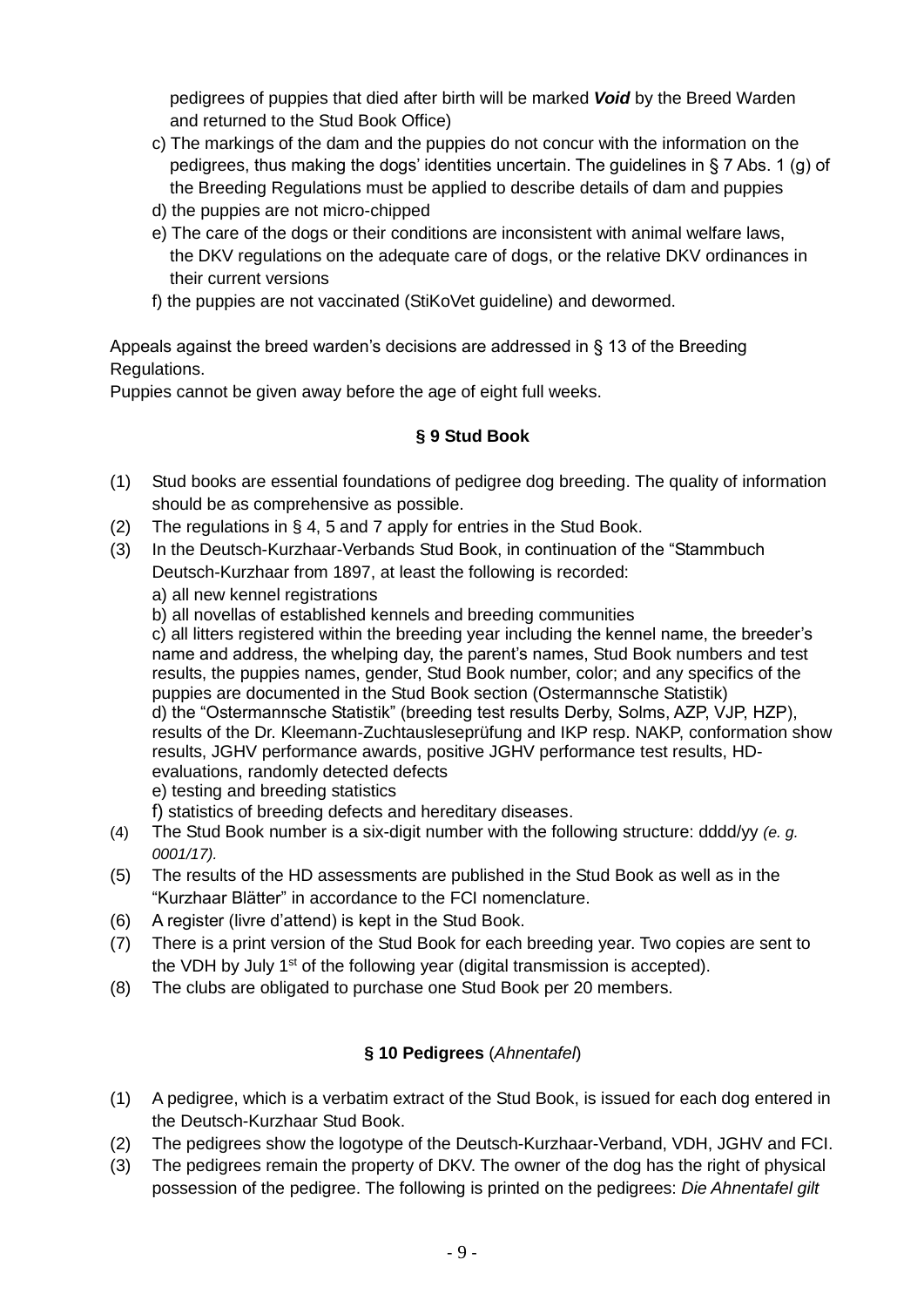*als Urkunde im juristischen Sinne, sie bleibt Eigentum des DK-Verbandes e.V.* (This pedigree is a legal document and remains the property of DKV e.V.).

- (4) The pedigrees are only valid in foreign countries when accompanied by an attached *"*Anerkennung für das Ausland" document (*VDH certificate that enables entry of a dog in a foreign stud book*). This is subject to a fee and must be applied for at the VDH by either the DK-Verband, the breeder or the owner of the dog. The application must include the original copy of the pedigree.
- (5) The pedigrees include five generations of ancestors with all to date of issue recorded performance results and the best conformation score. Titles and performance results acquired by any of the ancestors after the litter has been entered will not be added at a later date.
- (6) The Stud Book Office can replace lost pedigrees. A fee will be charged. Replacement pedigrees are distinctly marked with "Zweitschrift" *(for non-German speaking countries "duplicate")*.
- (7) Foreign dogs can be entered in the Stud Book according to the regulations under § 4.
- (8) Test and conformation show results will be transcribed to the pedigree by the testing director of the hosting club, including location, date and signature. The DK-Verband is not liable for the factual accuracy of testing and conformation results. Negative findings are to be transcribed to the pedigree (breed excluding faults, unsuccessful test results).
- (9) Changes in ownership must be noted on the pedigree, including the name and address of the new owner. The previous owner must sign the pedigree with the date and location of the transfer of ownership.

# **§ 11 Fees**

The Stud Book Office charges fees, which are determined by the Annual General Meeting of the DK-Verband. Timely announcements about amended fees will be published in the "Kurzhaar Blätter".

# **§ 12 Regulatory and Penalty Stipulations**

- (1) The valence for the entire breeding activity is based on the veracity of the Stud Book and the correct and unambiguous information on the pedigree*.* Any reservation to contribute to the ulterior purpose of the Breed Book and pedigree harms the DKV mission and that of the affiliated member clubs.
- (2) Infringements and breaches of the provisions in the Breeding Regulations will be punishable by means of a temporary or permanent breeding ban or a complete ban for all breeding activities (DKV Breed Warden's decision)
- (3) If a breeder is excluded for breeding relevant reasons, then all VDH Stud Books are inaccessible for him/her.
- (4) In these cases, all member clubs and DKV are obligated to take action and safeguard the purpose of DKV. Such actions may include the temporary prohibition to breed or the ban from entries in the Breed Book or expulsion of the person, notwithstanding criminal prosecution in certain cases.

Being prohibited from breeding means that a certain dog (male or female) may not be used for breeding. The prohibition is always dog specific and applies only to that dog. The breeding prohibition is entered in the Stud Book and pedigrees. Breeding prohibitions are particularly appropriate in the following cases:

• One or both parents were not breed-qualified;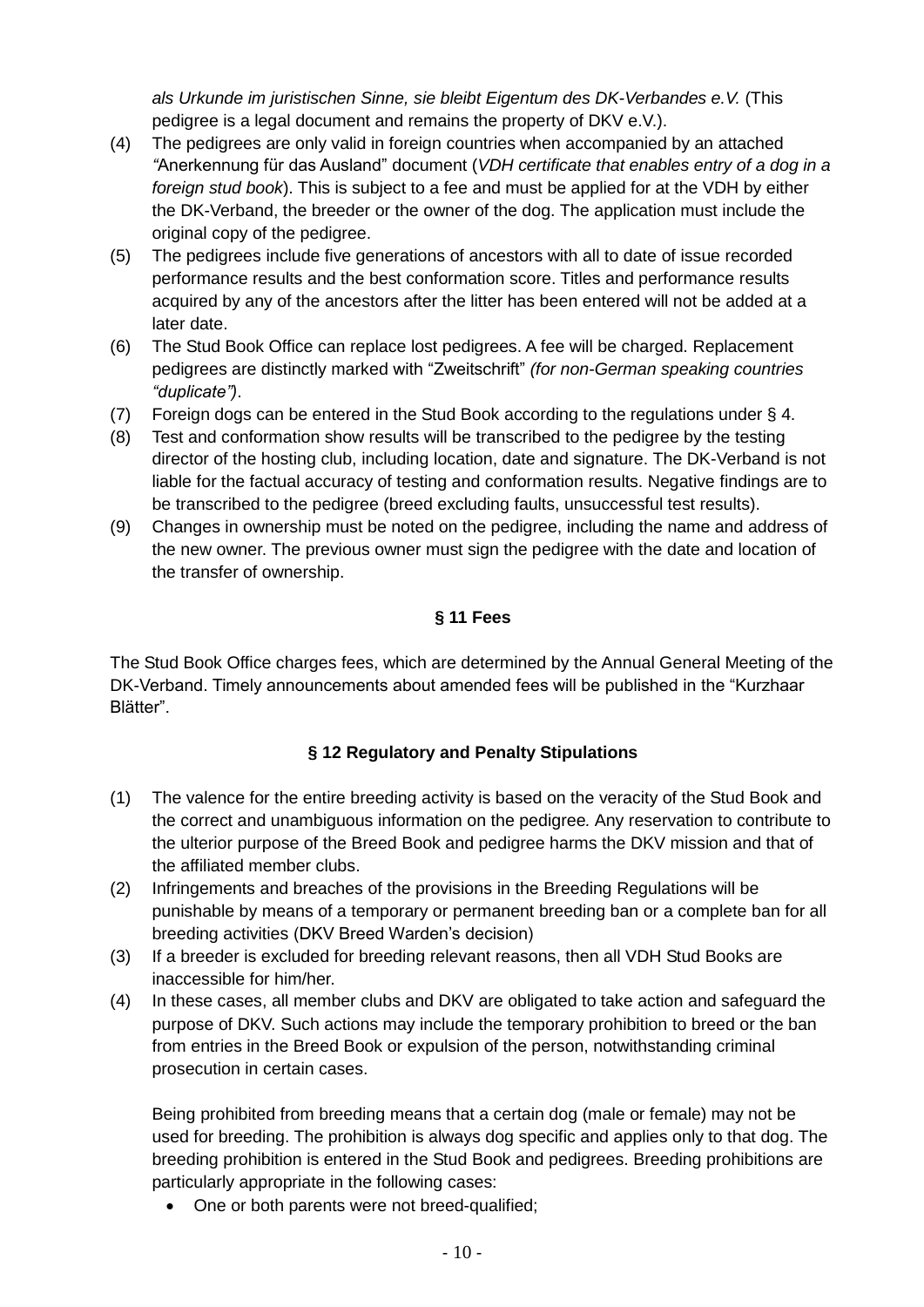• Health related defects are noted which preclude breeding qualification;

The ban from entries in the Stud Book means that a certain breeder is not allowed any breeding activity. The ban can be of temporary or permanent nature. Breeding bans are particularly appropriate in the following cases:

- Adequate care and raising of puppies cannot be guaranteed;
- Repeated negligent or willful violations of the Breeding Regulations and/or violations of the principles of the planned breeding program of pure-bred, healthy and temperamentally stable pure-bred dogs with socially acceptable behaviors. The ban from entries in the Stud Book encompasses all dogs (male and female) owned or coowned by the respective breeder. The ban further includes all dogs acquired by the breeder during the banned period. In particular, the following activities are covered as well by the ban:
- Leasing a female dog to a third party for breeding purposes
- Stud services by any of the breeder's male dogs;
- Accidental matings.

Breedings in progress before a ban from entries in the Stud Book becomes effective (reference date is the mating date), are to be duly completed.

- (5) Entries which are based on intentional incorrect or grossly negligent disclosures will be deleted in the Stud Book upon the DKV Breed Warden's proposal, the incorrect pedigrees will be retracted, and the findings will be published in the "Kurzhaar-Blätter".
- (6) Disclosures that are proven to be incorrect due to slight negligence will be corrected on the cost-by-cause principle.
- (7) All entries which do not comply with the provisions of the DKV Breeding Regulations will be rejected.
- (8) The provisions of the Disciplinary Regulations of the Deutsch-Kurzhaar-Verband apply to the Breeding Regulations.
- (9) The following punitive actions apply to violations against the above regulations: **§ 2 (2) a)** Failure to keep Kennel Book, or Kennel Book is not available when requested: 50.00 €/per litter

**§ 4 Breeding: 1st offense:** Triplicate fee for litter registration and pedigrees **further offense:** Ban from entries in the Stud Book for one year; thereafter a ban from entries in the Stud Book for five years.

**Breeding a female older than eight years of age:** ban from entries in the Stud Book for two years.

# **§ 13 Objections**

- (1) All decisions concerning measures of these Breeding Regulations are legislated by the DKV Breed Warden, after having a hearing with the party concerned, possible witnesses, the Stud Book Officer, the Breeding Commission, as well as the President of the club in which the party concerned is a member.
- (2) Complaints concerning the measures taken by the DKV Breed Warden will be finalized by the DKV Board, after hearing the parties concerned and the DKV Breed Warden. The hearings can be exercised in written form.
- (3) Within two weeks after receipt of the DKV Breed Warden's decision, appeals can be filed to the DKV President by registered mail. Legal action is excluded.

# **§ 14 Enforcement Date**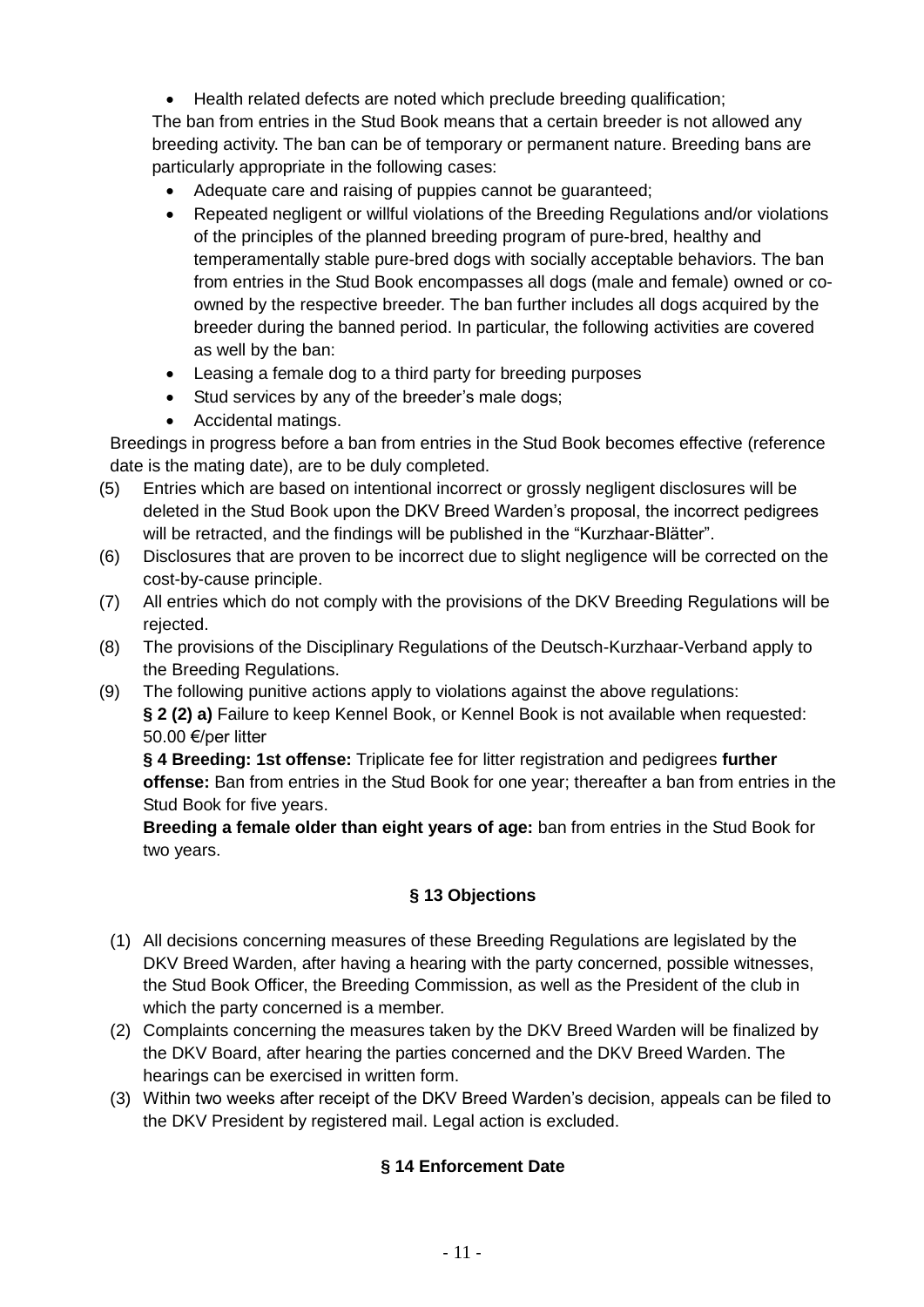- (1) The Annual General Meeting of the Deutsch-Kurzhaar-Verband approved these regulations on March 19, 2016. These Breeding Regulations will be effective as of October 1, 2016 when the 2017 breed year commences.
- (2) Should amendments become imperative due to scientific knowledge, breeding experience or amendments to the VDH Breeding Regulations, then the Breeding Commission can determine interim regulations.

Annexes: Implementation Rules Controlling Genetic Diseases and Defects Artificial Insemination Assessment to Determine Registry Entry Eligibility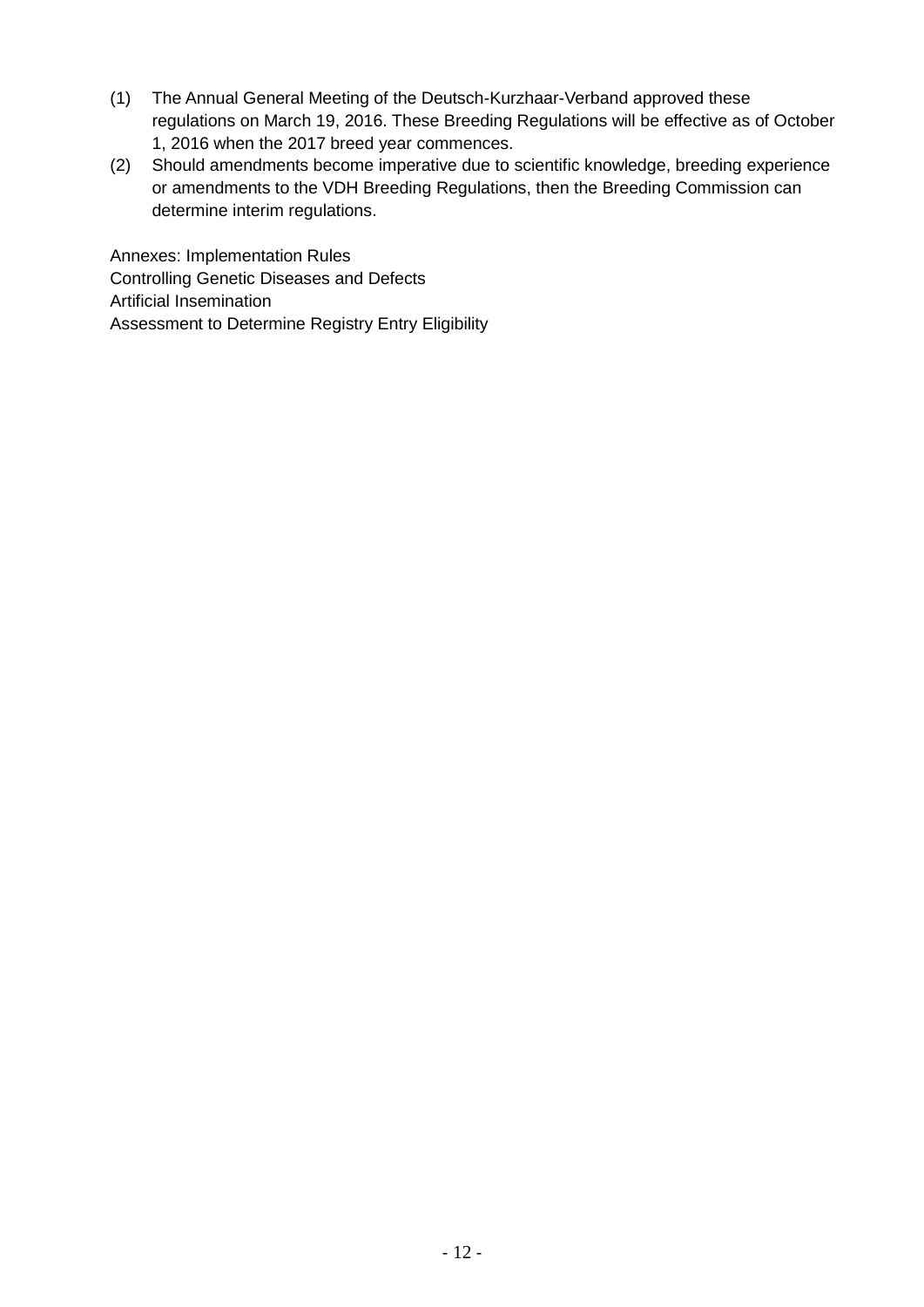#### **Implementation Rule Controlling Genetic Diseases and Defects**

The VDH member clubs are obligated to combat genetic diseases and defects with scientifically profound breeding programs and to implement them with appropriate strategies. If possible, molecular genetic testing of the genotype for genetic defects (DNA-test) should be used. Dogs with predispositions (heterozygotes) determined by this method need not be excluded from breeding. However, they can only be mated with homozygous healthy animals.

#### **1. Hip Joint Dysplasia (HD)**

All breeding dogs must be HD examined. The most modern, reliable and gentle technique for the dog is to be used.

The minimum age for x-ray diagnostics is 12 months.

Dogs with a HD-B rating should be mated to dogs with an HD-A rating.

#### Radiological Diagnostics:

The HD expert must be an accredited expert in the "Gesellschaft für Röntgendiagnostik genetisch beeinflusster Skeletterkrankungen bei Kleintieren e. V." (GRSK). If the HD expert is a breeder or stud dog owner, then he cannot x-ray or evaluate his own dogs or dogs belonging to persons living in his household and/or dogs that were bred by them. To designate or change to a new HD expert, the DK-Verband will recommend an expert and apply for confirmation thereof at the VDH. The DK clubs and the Breeding Commission have the right to make a recommendation. The final decision is made at a meeting with the DKV member clubs. The same procedure applies for designating the Superior HD expert, under consideration of the GRSK List of Superior Expert Veterinarians.

A veterinarian x-rays the dog after sedation or anesthesia to the point of complete muscle relaxation (print-out of the digital x-ray in original size or online via the company VetZ, where the vet has to be registered: [www.myvetsxl.com.](http://www.myvetsxl.com/) The veterinarian is charged  $4 \in$ per examination).

#### $\triangleright$  Format 30 x 40 cm

For correct positioning and sufficient technical quality the following criteria have to be met:

- The entire pelvis and femur with stifles and patellas must be depicted
- Symmetrical positioning of the hip, the ilial wings and both obturate foramens making these appear the same on both sides
- Both femurs are parallel to each other, to the spine and the radiography table
- The patellas are located at the height of the sesamoid bones, centered between the two femoral condyles
- The dorsal labrum is visible through the femoral head

The following must be on the x-ray:

- The dog's complete name
- The dog's date of birth
- The transponder number resp. the stud book number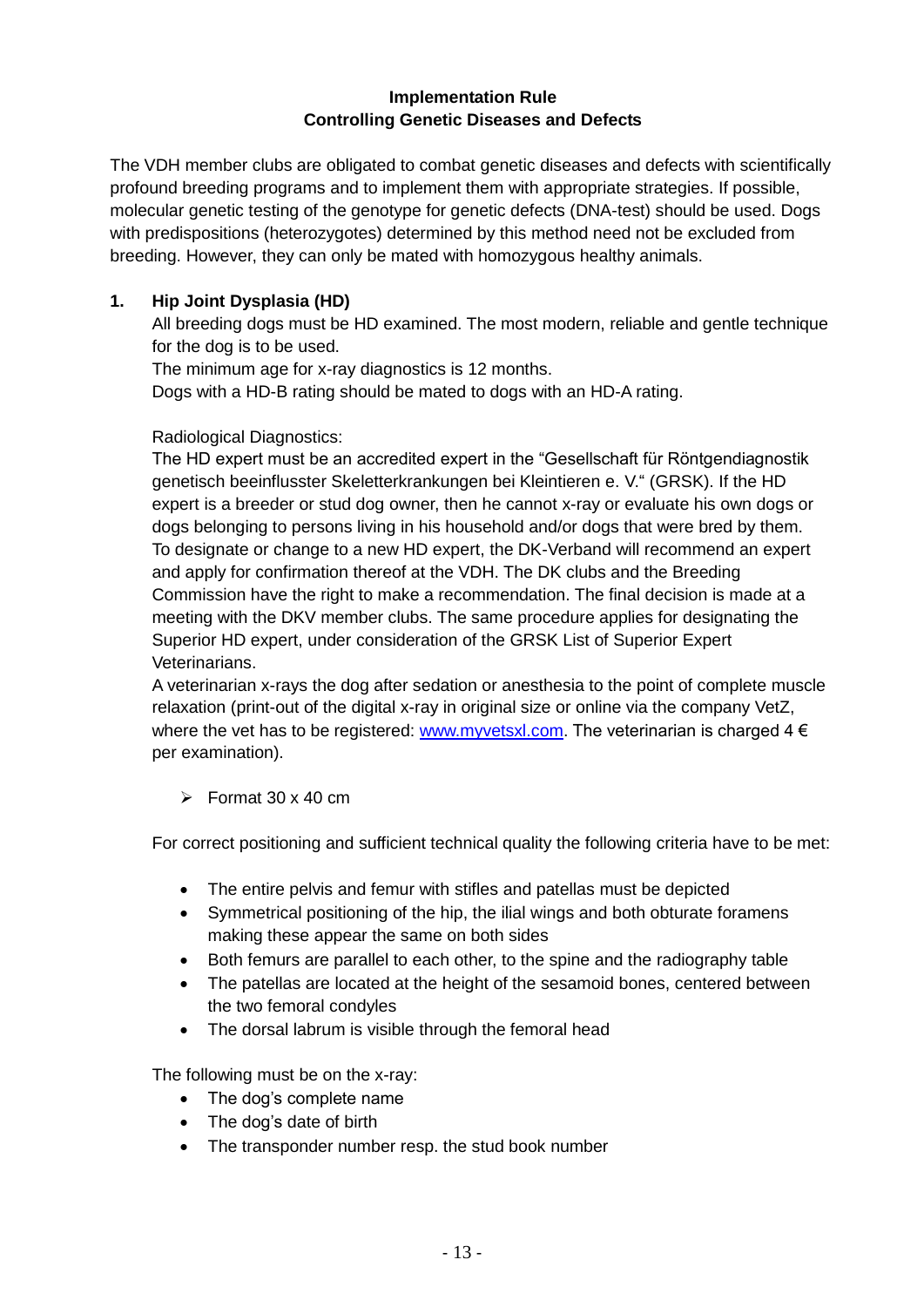The x-ray (image or upload) and the X-Ray Evaluation Form (DKV form: Röntgenuntersuchungsbogen) certified by your veterinarian and the original copy of the pedigree (photocopy is not sufficient) are to be sent to the Deutsch-Kurzhaar HD expert:

Tierärztliche Klinik für Kleintiere Dr. Wolfram Lemmer Bogenweg 10 35085 Ebsdorfergrund – Heskem GERMANY

The expert analysis fee of 25  $\epsilon$  is to be paid to Dr. Wolfram Lemmer's account: IBAN: DE9653361724000070770 BIC: GENODEFIEBG

The dog's name and stud book number must be indicated on the transfer. The x-ray will be analysed after receipt of the fee.

Appeals against the analysis are possible. The DKV Breed Warden can apply for a reevaluation by the DK Superior HD Expert at the earliest 6 months after the initial analysis. For that purpose, 2 new x-rays in position 1 and 2 must be made at a university clinic for veterinary medicine. The Superior HD expert's analysis is binding and final. The DKV Superior HD expert is Dr. Bernd Tellhelm.

**2. Osteochondrosis Dissecans of the Shoulder Joint (OCD) and Elbow Dysplasia (ED)** The examination and radiological analysis are carried out on a voluntary basis by our HD expert. The type and number of necessary x-rays must be concluded on with the expert. Care must be taken that the depiction of the shoulder joint is not superimposed by other structures (sternum etc.). The fee for the OCD analysis is 20  $\epsilon$ .

#### **3. Idiopathic Epilepsy and Epileptiform Seizures**

Dogs with recurring seizures may not be used for breeding, irrespective of the cause for the seizures. As a basis for breed relevant measures in regard to the parents and siblings of the afflicted dog, a veterinarian attestation after thorough diagnostics according to the guidelines of the "AG Neurologie at the TiHO Hanover" must be submitted. It must be obviated that parents/siblings of an afflicted dog underlie breed restrictions although a hereditary disease is not to be assumed, because there are many other non-hereditary reasons for seizures. The Stud Book Officer compiles a list of all dogs reported to have had seizures which is available to club Presidents and Breed Wardens.

#### **4. Bio-/DNA-Bank and Molecular Biological Diagnostics**

Bio-banking is the prerequisite for performing genomic diagnostics as well as for developing tests for genetic disorders. All dogs qualified for breeding must participate by sending in specimen, for all other DK's it's on a voluntary basis.

The DK-Verband is highly interested in having as many participating dogs as possible. Not only should data be collected from healthy dogs but also from dogs with genetic diseases or other disorders. That way molecular biological diagnostics can be performed at a later date.

Five – 10 ml EDTA blood are needed to prepare high-quality DNA (EDTA-K monovettes). The blood sample may, for example, be taken in connection with the HD x-ray.

The blood sample is to be sent to the designated institute (see below) together with the filled out "Blood Sample Storage Form". Storage costs a one-time fee of 40 € (the dog's owner will be billed).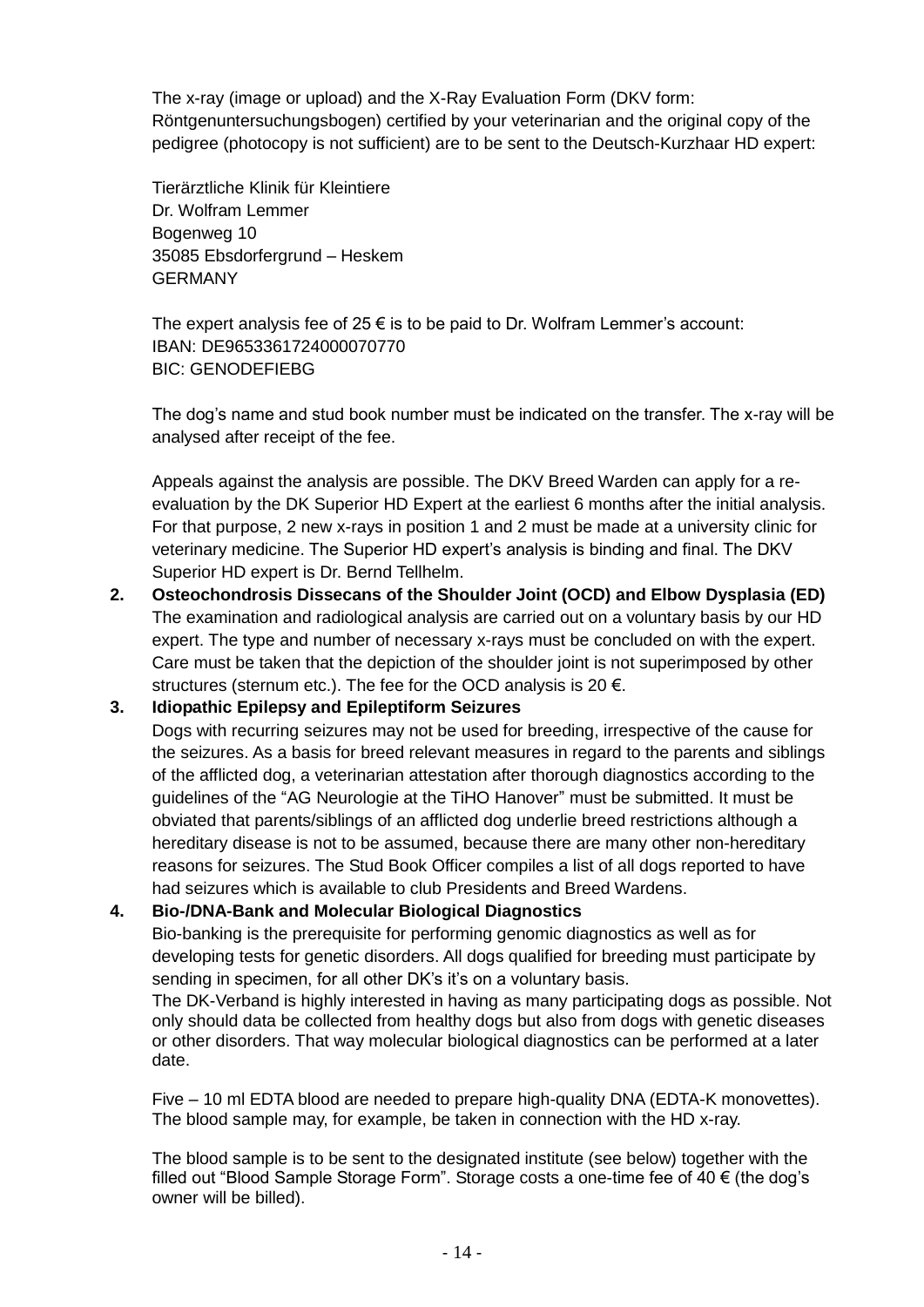amedes genetics Prof. Epplen Georgstraße 50 30159 Hannover

The sample remains the property of the DK-Verband and is available for molecular biological diagnostics (proof of parentage, molecular diagnostics for diseases etc.)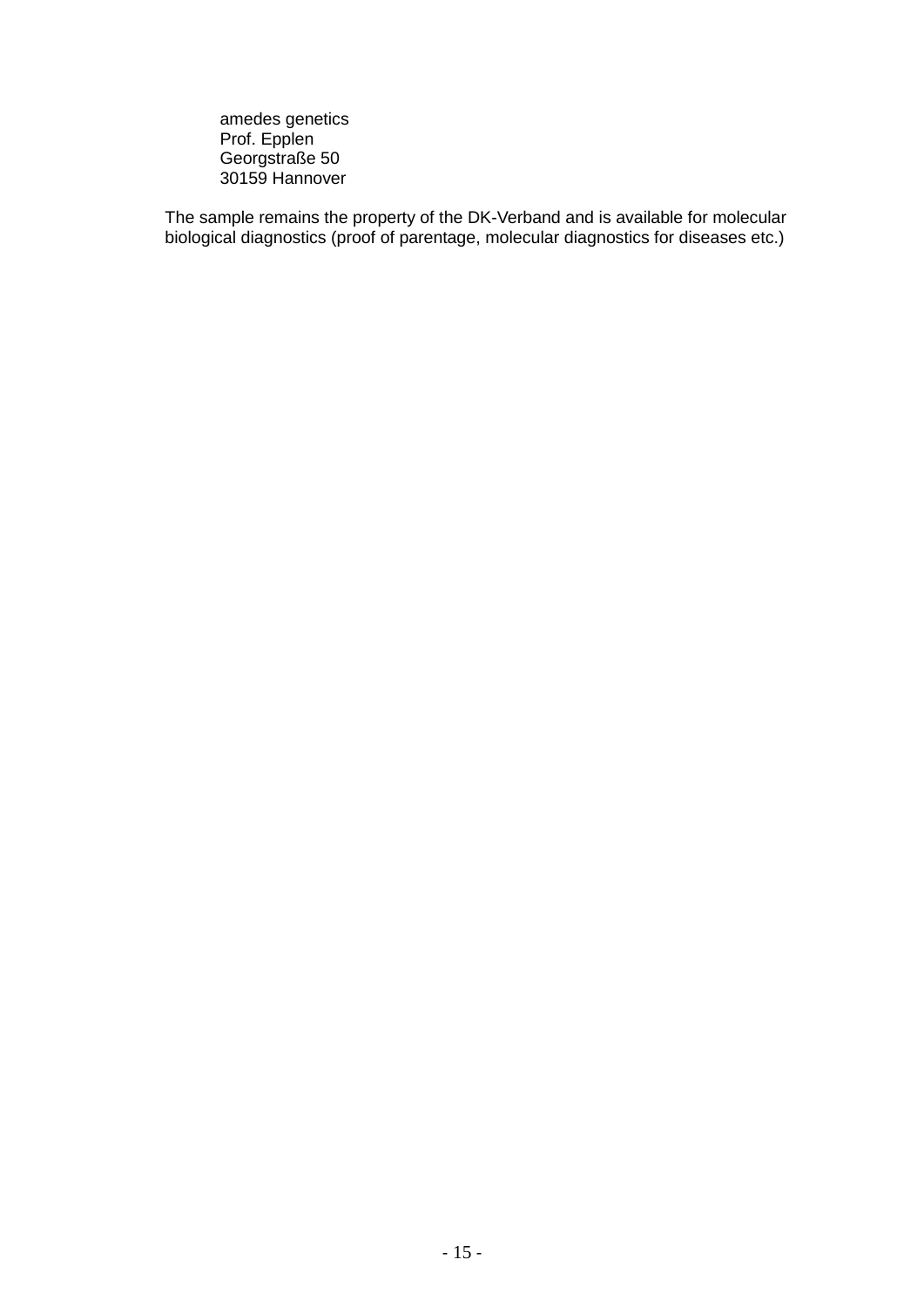#### **Implementation Rule Artificial Insemination**

The DKV Breeding Regulations permit artificial insemination in certain cases. The following procedure is to be applied to Artificial Insemination:

#### **1. Owners of Male Dog**

The owner of the male dog selects a veterinarian whose practice is equipped to freeze semen. At the time of the semen extraction, a saliva specimen is taken from the male dog if his DNA has not yet been stored. The saliva specimen is sent to amedes genetics (see address below) for DNA fingerprinting.

Breeders in North America can obtain their dogs' DNA analysis and proof of origin from this USbased facility: DNA Technology Park, One DDC Way, Fairfield, OHIO 45014

#### **2. Owners of Female Dogs**

The owner of the female dog selects a veterinarian to perform the artificial insemination on the female. If her DNA has not yet been stored, a saliva specimen is taken and sent to amedes genetics.

For Breeders in North America: DNA Technology Park, One DDC Way, Fairfield, OHIO 45014.

#### **3. Litter is on the Ground**

At age 3 weeks, the Breeder will take a specimen of each puppies' saliva/oral mucosa and send all specimen to amedes genetics, see address below, including information on the parents (names, Stud Book numbers).

amedes genetics Prof. Epplen Georgstraße 50 30159 Hannover

For Breeders in North America: DNA Technology Park, One DDC Way, Fairfield, OHIO 45014.

Test results will be released to the DKV Breed Warden who verifies concurrence of the data and thereby authenticity of origin. Once correctness has been verified, the Breed Warden instructs the Stud Book Office to issue and release the pedigrees which were requested with the litter registration.

If parental origin is uncertain (for example, more than one male dog mated with the female dog) saliva specimen of all dogs involved, including the puppies, will be taken and sent to the above laboratory. Pedigrees will reflect the parental origins as determined by the laboratory. The DKV Breed Warden releases the pedigrees.

The Breeder is responsible for the cost(s) associated with these tests.